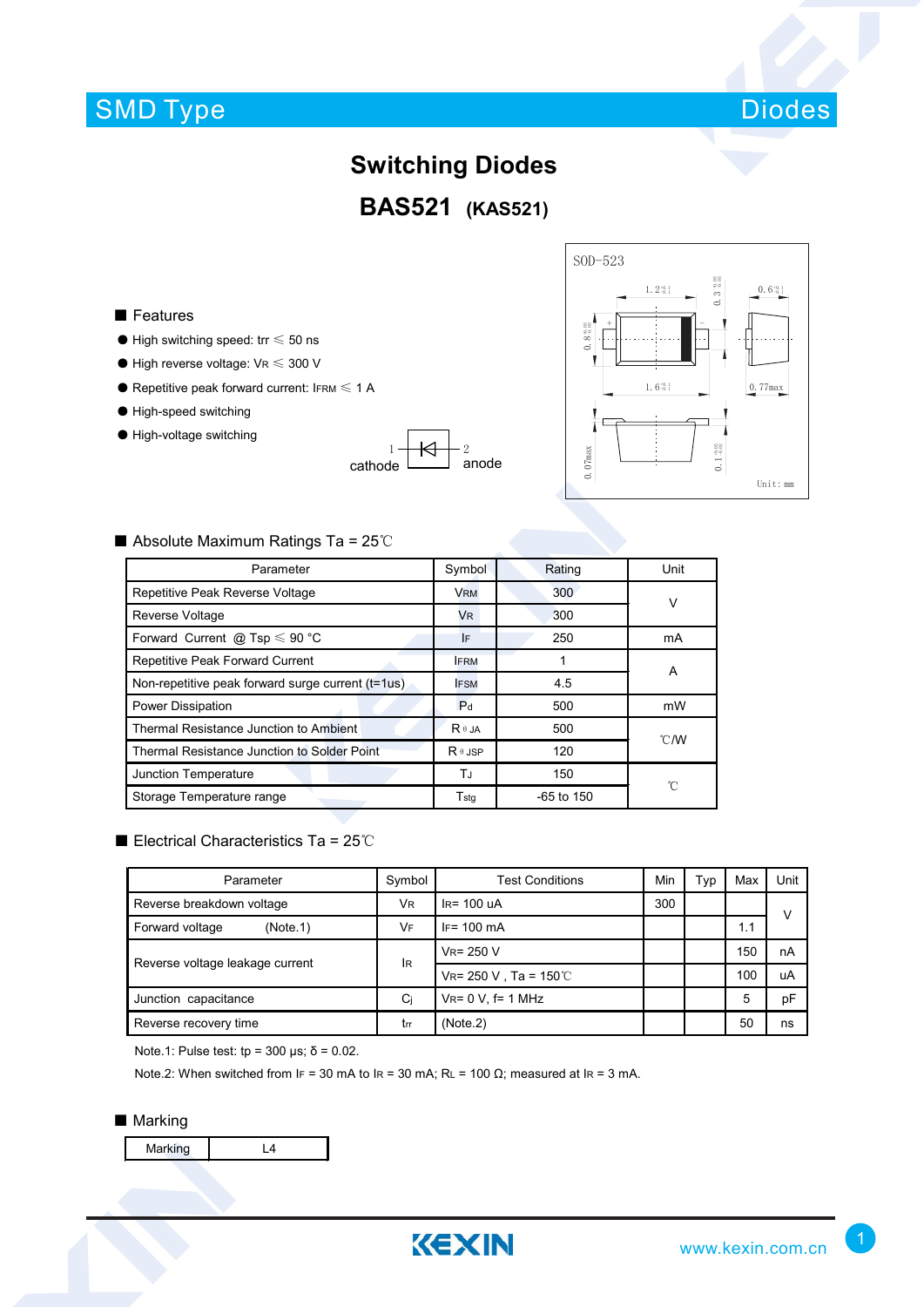■ Typical Characterisitics



### **Switching Diodes**



# 0 0.5 1  $V_F (V)$  1.5  $I_F$ <br> $(mA)$ 500 0 400 300 200  $100 \leftarrow 10\frac{1}{2}$

- (1)  $T_{amb} = 150 °C$
- (2)  $T_{amb} = 75 °C$
- (3)  $T_{amb} = 25 °C$
- **Fig 1. Forward current as a function of forward voltage; typical values**



**Fig 3. Forward current as a function of ambient temperature; derating curve**



**Fig 2. Reverse current as a function of junction temperature; typical values**





**Fig 4. Diode capacitance as a function of reverse voltage; typical values**



KEXIN